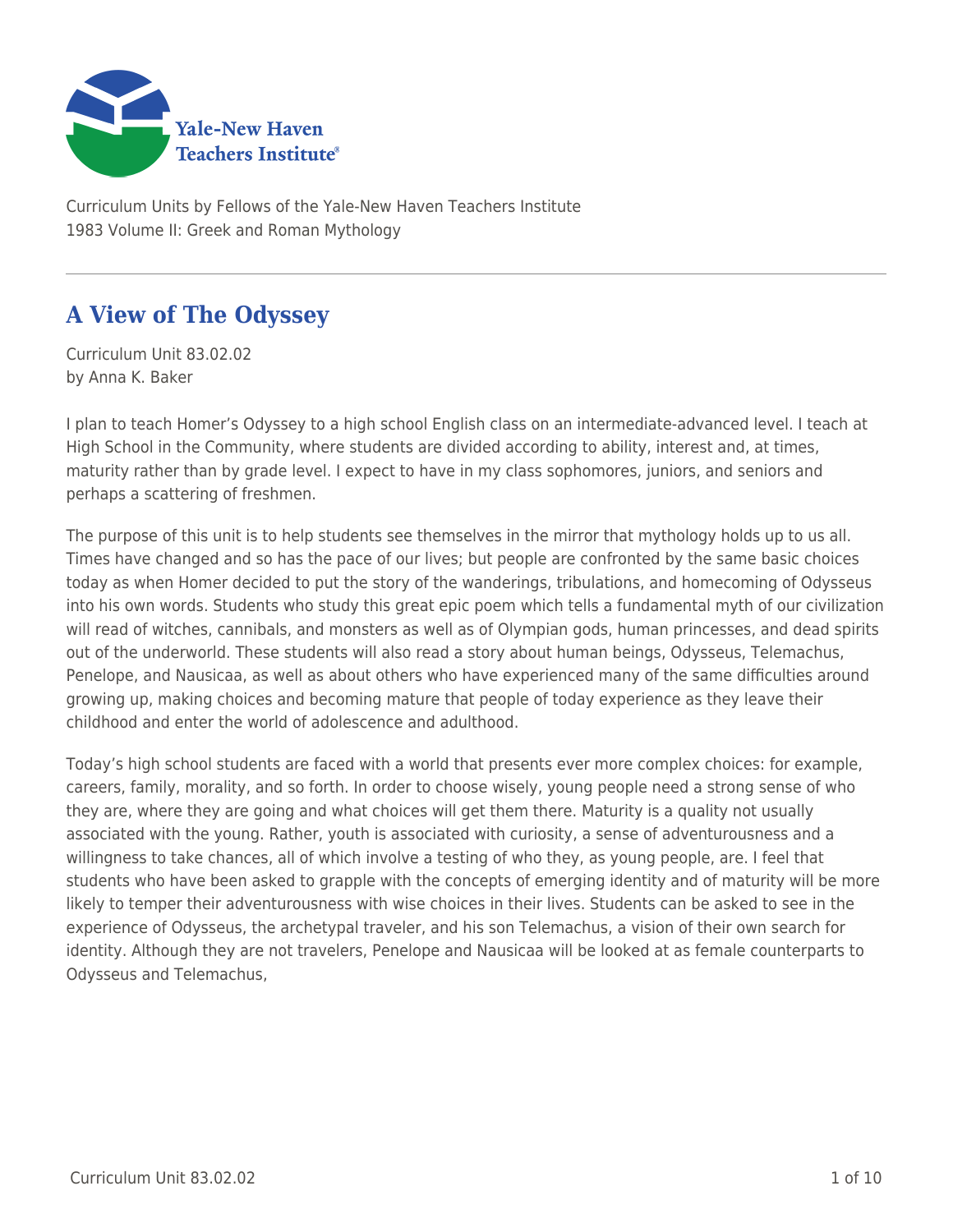### *OBJECTIVES*

Students will be expected to:

1. read and study the Odyssey .

2. focus on the themes of maturation and identity in the Odyssey .

3. study the concepts of initiation, and the passage from youth to adulthood.

4. study the characters of Odysseus and Penelope as examples of adult people who are mature, although in some ways they are still growing.

5. study the characters of Telemachus and Nausicaa as young people who are just embarking on the road to maturity.

6. think about themselves as young people and about their own initiation into adulthood and the establishment of their own sense of identity.

### *STRATEGIES*

As students start to read the Odyssey, the teacher should ask them to focus their attention on the characterization of Telemachus, Odysseus, Penelope, and Nausicaa. Prince Telemachus is the first human character whom the reader meets. He is a young man whose character is just beginning to emerge. Like most of the high school students whom we teach, Telemachus is too young, too untested, too unsure of himself to have a firmly established sense of identity. Having grown up fatherless in a household full of insolent men who are besieging his mother and consuming his inheritance, he feels totally powerless. When he first sees Athena who appears to him in the form of a family friend, a captain named Mentes, Telemachus is

sitting there, unhappy among the suitors, a boy, daydreaming. What if his great father came from the unknown world and drove these men like dead leaves through the place, recovering honor and lordship in his own domains? 1

When at last he turns to the Achaeans to plead for help against the suitors, he makes his speech and then in utter frustration throws his staff to the ground and bursts into tears. Later when he goes to Nestor, at the urging of Athena, to ask him for news of his father, he hears from Nestor how Orestes grew up and avenged the wrongs against his father Agamemnon. The vulnerable child in Telemachus speaks when he answers Nestor,

Nestor, pride of Akhaians, Neleus' son, that was revenge, and far and wide the Akhaians will tell the tale in song for generations. I wish the gods would buckle his arms on me; I'd be revenged for outrage on my insidious and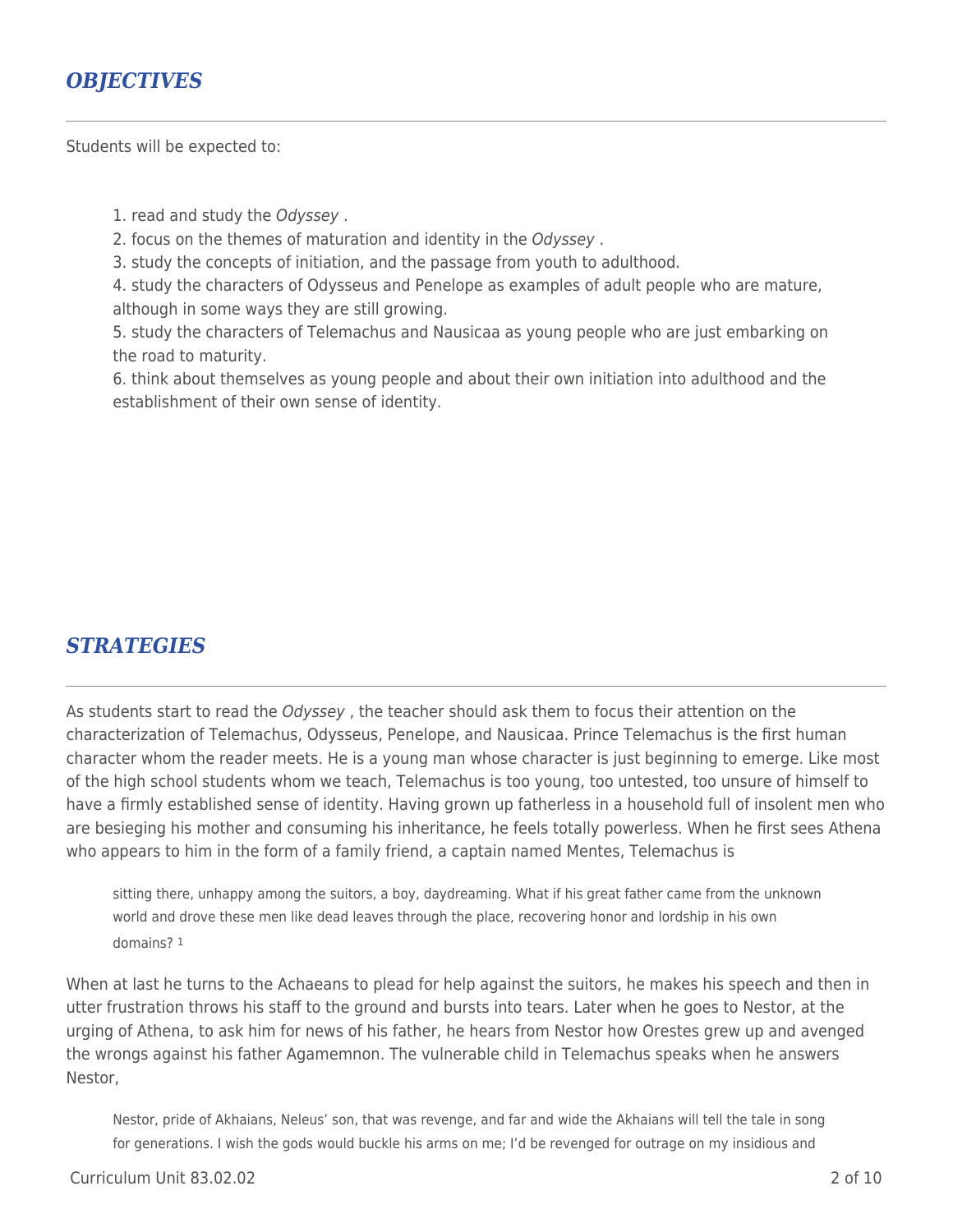brazen enemies. But no such happy lot was given to me or to my father. Still, I must hold fast. 2

The teacher should ask the students to consider how they would feel and how they would act if they were in the position of Telemachus. Would they, as teenagers, feel capable of taking the initiative to try to rid the household of the suitors, or would they, like Telemachus, feel paralyzed and resort to fantasies? Can they recall an incident or a situation in their lives where they felt unable to act without some magical or superhuman force such as the gods or fate or superman? Telemachus at this point, is still a child who is waiting to be told what to do by the "grownups" whoever they might be. The students should be invited to question whether they think of themselves more in terms of being children or of being adults.

The class should consider the following two quotations by Bernard Lievegood. According to Lievegood, an important development during adolescence is

learning to accept oneself (and thereby being able to answer questions for oneself and making choices and decisions). This is the same as being able to start bearing one's own, individual, responsibility. 3

To sum up, we may say that the central problem is: Who am I? What do I want? What am I capable of? The individual who has failed to ask these questions in this phase of life—even if only by realizing that he suffers from not knowing the answers—has failed to lay the foundations for the awakening of his psychological being, so that he runs the risk in the important middle phase of his life of finding himself stuck at the passionately vital stage, an eternal adolescent who in his appreciation of values remains dependent on what the world thinks of him, or who, on account of his own insecurity, continues to kick against the world. 4

In class discussion students should be asked if they agree with the two statements by Lievegood and whether or not they have thought about these questions in regard to their own lives. Do they think that Telemachus could answer these questions if someone were to pose them to him? Would his answers to the question be different at the beginning of the Odyssey from what they would be at the end of the story?

At this point of discussion with the students, the teacher should invite them to think about the ideas of Charles W. Eckert. In an essay entitled "Initiatory Motifs in the Story of Telemachus" he describes the ordeals of Telemachus as a kind of education that is known as initiation in the ancient world and in modern primitive societies. 5 He compares these initiation rituals to Telemachus's secret night voyages to and from Pylos which are closely supervised by the supernatural goddess Athena. In these puberty rituals boys are removed from their mothers and their home, taken away secretly overnight, and instructed by "gods" in the myths, values, and rituals of the culture. The boys are then returned home having been transformed into men. Telemachus, after his voyage, returns to Ithaca ready to fight the suitors as a man and to rule in his father's place when Odysseus leaves. <sup>6</sup>

Do any events or rituals in the lives of the students function as an initiation or a ritual passage from childhood to adulthood? Christian children or teenagers, for example, are expected to go through the ceremony of Confirmation as a sign of being partially grown in the eyes of the church. Jewish young people undergo a similar passage known as a Bar or Bat Mitzvah in which they show that they have reached the age of religious responsibility. In the eyes of the law, at sixteen teenagers are old enough to drive. At eighteen young people can take full legal responsibility for themselves. Also at eighteen in our society young people customarily begin to move out of the home and take jobs, go to college, or join the military. At what point in their lives do the students feel that, like Telemachus, they would be able to become head of a household and assume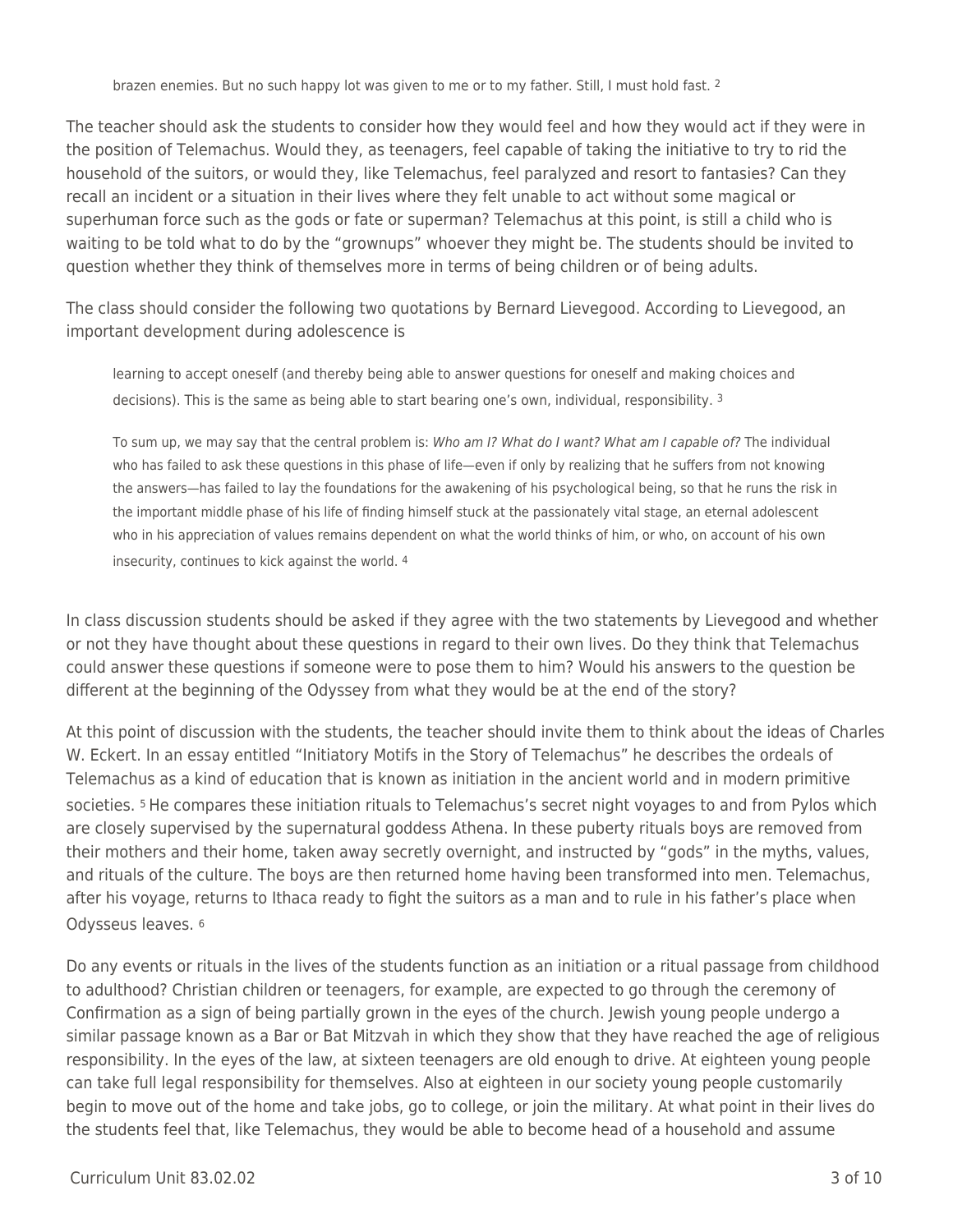responsibility for themselves and other people in it?

The next character to consider in the discussion of the Odyssey is Odysseus. In contrast to the youthful Telemachus, Odysseus is a fully grown, mature man who is equivalent in age to the students' fathers and uncles. When we first meet him in the story, he has undergone ten years of war and ten years of traveling and has experienced many ordeals which have tested and retested his manhood. What does it mean to the students to be a mature man? What do they expect to be like when they are in their thirties, forties or fifties? Are there phases in a man's life just as there are phases in a boy's life? Bernard Lievegood comments on this period in a person's life.

I have said before that the beginning of the forties is a sort of a fork in the road leading to the rest of our lives. Either the road goes downhill, together with the biological functions of the body and mind, or it leads into totally new territory in which quite different creative powers are awakened. 7

Who is Odysseus? Is he a vital hero with whom students can identify, or is he simply an older man past his prime, a hero from a by-gone era? First of all Odysseus is the son of Laertes, the husband of Penelope, and the father of Telemachus. He is one of the heroes of the Trojan War, an ancient historical legend which was the focal point of Homer's poem, the *Iliad*. In the Odyssey, Odysseus is a man of courage, of integrity, of complexity, and of maturity. He is also "nobody" as he introduces himself to Polyphemus, the Cyclops. To George E. Dimock, Jr. who translates his name literally from the Greek, odyssasthai, he is a "causer of pain" and a "sufferer of pain" or, in general, he is "Trouble".

"Trouble" is perhaps as good a translation of Odysseus's name as any. When a character in a western movie says, "Just call me Trouble, stranger," we take him to be a hostile type who makes trouble for other people, and so presumably for himself also. 8

Odysseus thinks of himself as strong and wily and smart, a man who can outwit and escape from the monstrous Cyclops, the cannibalistic Laestrygonians, and the bewitching Circe. In his travels he goes where no living man goes—to Hades where he consults with the dead souls of people he has known such as his mother, Achilles, and Agamemnon. He also consults with the blind seer Tiresias and sees great men and women out of the past such as Heracles, Sisyphus, Tantalus, Ariadne, Phaedra, and Jocasta. After having spent seven years with the enchanting nymph Calypso, he knows better than to be entrapped by the Sirens or even by the beautiful young Nausicaa who thinks that perhaps he would make a fine husband for her.

Odysseus is a man of intellectual curioysity who encounters a broad range of experiences which enlarge his vision. During his ten years of travel after fighting in the Trojan War, he mets many temptations which keep him from returning home. He also meets many obstacles in his path. The main obstacle is Poseidon whom Odysseus angered when he blinded Poseidon's son, the Cyclops. Odysseus does, however, learn from his mistakes. After having tangled with Polyphemus at the cost of the lives of many of his men, Odysseus is more careful to temper his curiosity with prudence. For example, although he intensely wants to listen to the Sirens, he knows that he will not be able to restrain himself when he hears them singing. As a result he instructs his men to tie him to the mast so that he will not be lured to shipwreck by their enchanting song.

Although Odysseus's intellectual curiosity enriches him with experience and wisdom during his travels, it does not lead him to stray from his original goal of returning to his home and his family. Homer's Odyssey is not a story of victory at war and plunder afterward. The Odyssey is rather a story of homecoming and peace, and Odysseus is its hero. It is his love of home, love of wife, and piety towards the gods that are the main values of Odysseus in this poem. Odysseus is not mainly a hero of raids and conquests. He brings home no stolen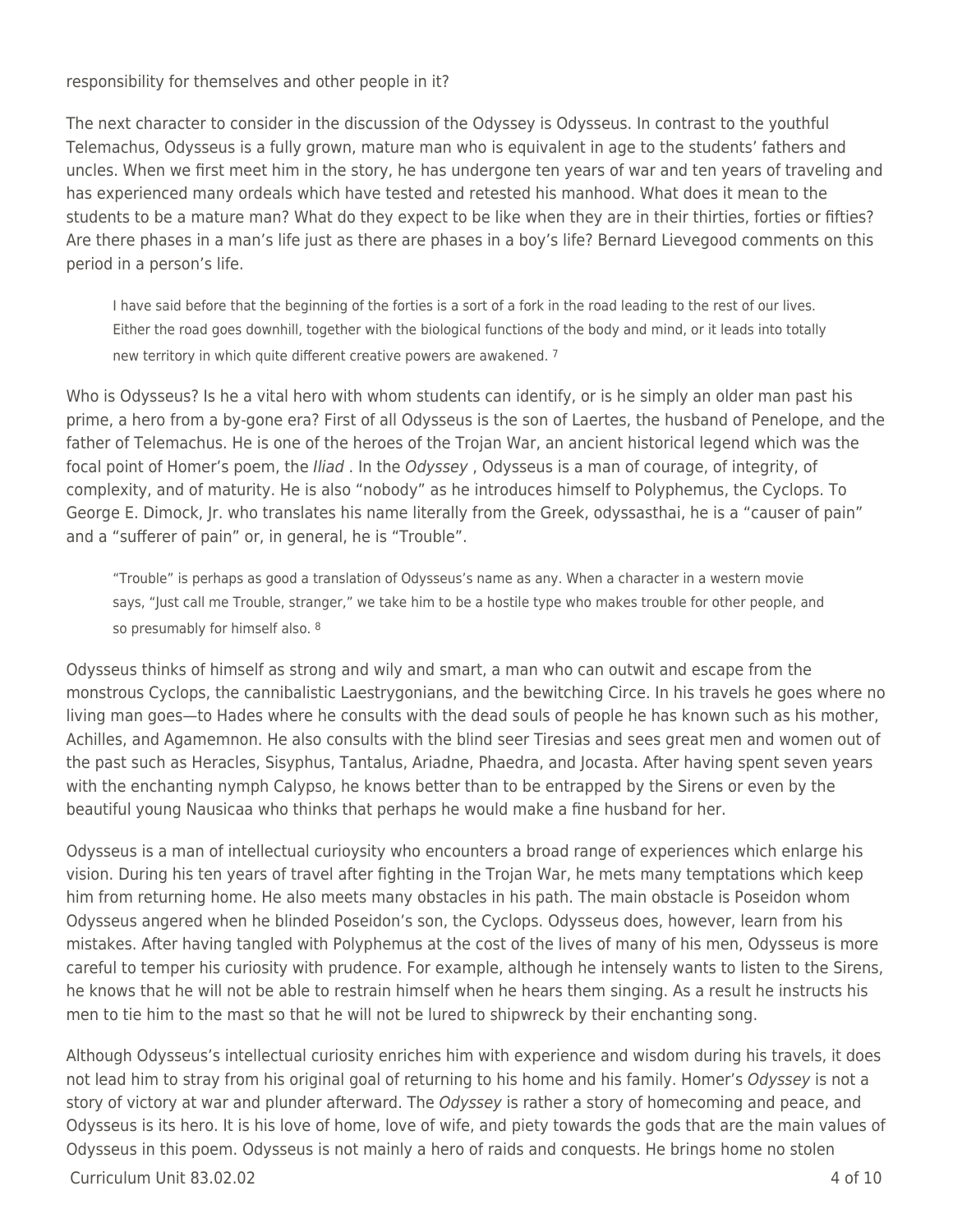jewels, no stolen money, no concubines, no slaves. He refuses the offer of immortality and a life of leisure from the beautiful goddess Calypso in order to return to his wife, who is inferior in beauty and who has grown twenty years older since Odysseus last saw her. When the gods finally allow him to return home, he is a mature man who has grown wiser as a result of his many battles with men, women, and monsters. He returns as a begger in disguise, and, although he must fight alongside his son Telemachus to take possession of his family and his lands from his wife's suitor s, he fights to regain what is rightfully his rather than to plunder other men's riches.

In discussion with your students, ask them to consider Odysseus as a hero. Have them make a list of modernday heroes—Superman, Wonderwoman, Princess Leia, Darth Vader, and Batman. What qualities do they admire in these heroes? What qualities do they admire in Odysseus? Is Odysseus past his prime—in which case all would be downhill from this point on—or can they imagine Odysseus going on to new adventures of the body and the spirit when he again leaves Ithaca? According to Tiresias the travels of Odysseus will continue until he appeases the anger of Poseidon. At the end of the poem Poseidon's wrath is still unappeased. Which fork of the road will Odysseus take? He cannot stop forever at Ithaca whatever his desire may be.

Although women in the Odyssey play a secondary role to the men, they are still very important. Can the students imagine an Odyssey without Penelope, Nausicaa, Calypso, Circe, and the Sirens? While the usual sexual double standard exists in Homer's story as it often still does in modern times (Odysseus expects Penelope to have been totally faithful to him but has no qualms about telling her of his adventures with Calypso and Circe), still Homer treats women with fairness and respect. In the *Iliad* women are seen primarily as possessions to be fought over. In the Odyssey womeen are intelligent, sophisticated, and powerful—some more-so than others. They are not simply men's possessions.

The most powerful women have both human and magical powers. Calypso is a sea-nymph who captures Odysseus and holds him prisoner for many years, hoping that he will marry her. She is able to tempt him, but her powers are not strong enough to sway him from his devotion to his wife and his home. Circe is a beautiful, sexually alluring enchantress whose powers are strong enough to change men into swine. Odysseus, with the help of Hermes and an herb called Moly, is able to save himself and his men from Circe's powers. The goddess Athena is the most powerful, intelligent, and influential woman in Odysseus's life. She saves him from the wrath of Poseidon by convincing Zeus and the other Olympian gods that Odysseus is worth saving. She encourages and helps Telemachus in his efforts to free his home from his mother's suitors, and she saves Odysseus from death and despair. Like Odysseus, Penelope has lived through many ordeals and suffered much for the twenty years that Odysseus has been away. Being mortal, she does not have the magical powers of Circe, Calypso, or Athena, but she is an intelligent, attractive, and loyal woman whom Odysseus continues to love and yearn for during his absence of twenty years. Because she is a woman, she has not traveled or engaged in physical battles with men and monsters. But she has had to raise a son, and handle a household alone; and, during the latter years of Odysseus's absence, she has had to engage in a battle of wits and endurance against a group of suitors who are trying to force her to choose a new husband from among them. She symbolizes the normal life of hearth and homeland that Odysseus finds lacking in his exciting and adventurous life overseas.

Although Penelope is a key character in the poem, students may have a hard time identifying with her life. I think that a modern teenager would have difficulty imagining a faithful, twenty-year wait for a husband who might never return. Penelope is not the usual Twentieth Century heroine. She is, however, a woman of great inner strength who manages to outwit the suitors for three years by unweaving at night the shroud for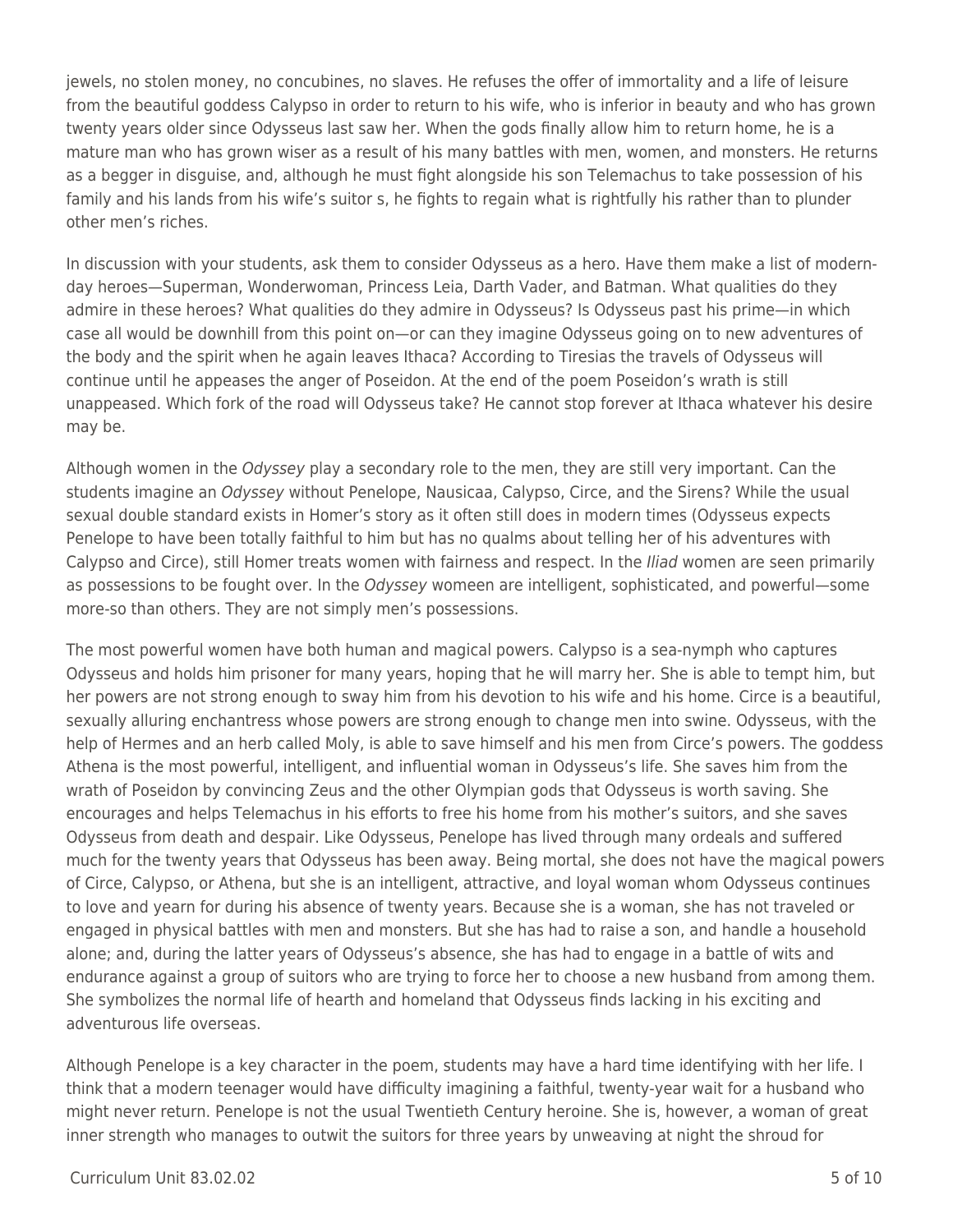Odysseus's father Laertes that she weaves by day. When she finally yields to the pressure to choose a husband from among the suitors, she devises the test of the bow since she is unwilling to settle for a new husband who is less than the equal of Odysseus. She outwits Odysseus, the master of trickery and cunning, by telling the servant to take the bed that Odysseus used to sleep in and place it outside the room. Odysseus falls for her trick; he protests that he himself had constructed his bed, building it into the trunk of an old olive tree that grew in the bedroom. Such a bed could not be moved anywhere. At this point Penelope finally lets down her guard and agrees that the man who had arrived in Ithaca as a ragclad beggar has passed her test of identity and must be her husband. Thus Penelope, wise, shrewd, and prudent, is reunited with her husband. Whether or not the students identify with the life of Penelope, they are likely to be able to appreciate her strength, her intelligence, and her cunning throughout the ordeal of her long wait for Odysseus.

As Penelope is an untraveled female counterpart to Odysseus, so Nausicaa is an untraveled female counterpart to Telemachus. When Nausicaa, daughter of King Alcinous and Queen Arete of the Phaeacians, meets Odysseus on the shore of the island of Scheria, she has just been told by Athena in a dream that her maidenhood must end and that she must prepare for marriage by washing her clothing and her linens in order to fill her wedding chest. Like Telemachus she is young, untested, and unsure of what she wants in life. When she first meets Odysseus, he emerges briny and naked, like a mountain lion from a bed of leaves where he had been sleeping after washing ashore from the shipwreck. She is displeased by his rough appearance but charmed by his graceful words. Here Odysseus represents raw male force confronting youthful female innocence. Shortly thereafter, when Odysseus has washed and clothed himself, Nausicaa finds herself thinking that he might be a good husband even though she knows almost nothing about him. She is, after all, very young and still very beholden to her parents whom he has not yet met. Nausicaa lets Odysseus know indirectly that she is unmarried and available. Later, when it becomes clear to her that Odysseus will leave her and her land, she asks him not to forget her when he returns to his home.

Can the teenager in high school today identify with Nausicaa? Is she too innocent, too tied to her parents and the strict behavioral code that they impose on her? She has not had the travels of Telemachus to initiate her into the wider world. She is, however, a person of the students' own age who faces many of the same problems that they do. Will she marry? Whom will she marry? How will she hoose her husband? How will sh please her parents and the society in which they live, and, at the same time, please herself? While she does not have the freedom of many young girls today, she is direct and assertive and confident in her dealings with the naked stranger. She is graceful and gracious in her manner and also sensitive and perceptive in the way that she sizes him up. How would the students treat such a stranger in similar circumstances? Can they appreciate the qualities of a girl like Nausicaa?

In my treatment of the Odyssey I have concentrated mainly on how high school students who read this epic poem would react to and identify with four of the main characters, Telemachus, Odysseus, Penelope, and Nausicaa. In my teaching strategies I have used questions designed to encourage students' critical thinking and discussion about these characters and the parts that they play in the Odyssey. The lesson plans which follow include activities that will supplement the discussions that I outlined above. I include writing assignments, audio-visual aids, suggestions for dramatic readings and acting, and field trips which will encourage students to study and experience the Odyssey through different kinds of approaches. I also include a final project in which students will write their own odyssey.

I close this part of the unit with suggestions for a discussion on the Odyssey as a whole and how it relates to the lives of high school students who will read it. Our students, especially those who live in the city, face an increasingly difficult world. Although we no longer believe in giants and monsters and multiple gods whose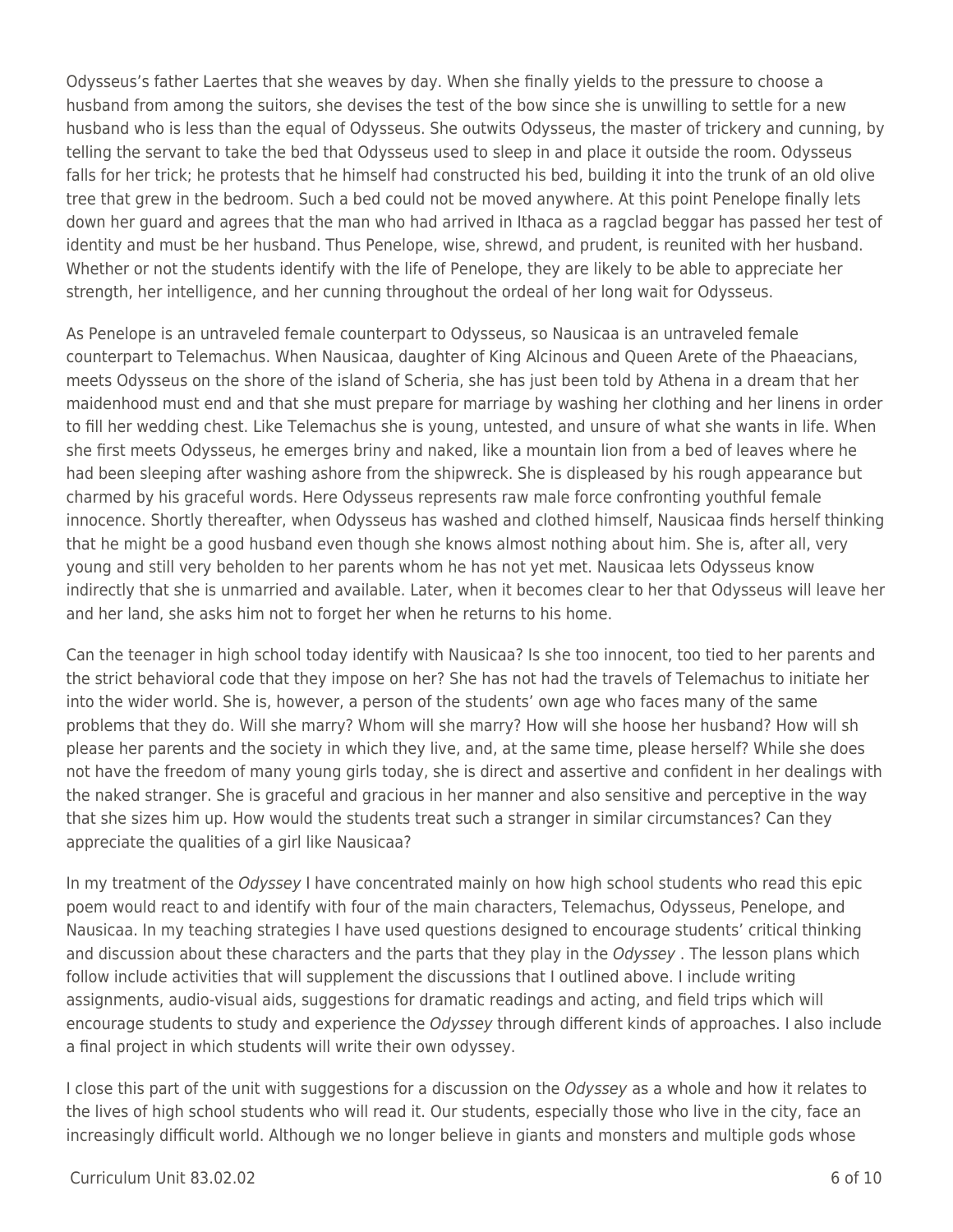lives become entangled with ours, we still face the unknown as we leave our homes and enter the streets. Teenagers, especially as they travel through the city by bus or on foot, encounter danger and temptation in the form of thieves and muggers, drug pushers, and attractive or not-so-attractive strangers who would prey upon them. The Odyssey contrasts the value of civilization with the forces of raw nature, the dangerous and destructive elements against which the main characters in the Odyssey must battle in order to survive and achieve their goals. In the poem Homer defines the importance of human society, the value of working for a living, of acting civilized even when others do not, and of loving family, home and peace. He includes in his poem people who are in different stages of maturity who confront adventures and crises on their journeys and at home with integrity, cunning, loyalty and strength.

## *SAMPLE LESSON PLANS*

These writing assignments and activities are intended to supplement the discussions which I outlined earlier.

1. Writing Assignment — "Phases in the Life of a Teenager

Objective: Students will reflect upon their own lives and on the phases through which they have gone,

Preliminary Activities: Students will read and discuss Books 1-4 of the Odyssey. (Books 16-24 could be included if the teacher would rather use this lesson after the students have read the whole book.) Students will discuss the concepts of phases, ceremonies, and initiation rites in the lives of teenagers.

Follow-Up Activites: Students will describe the experiences, initiations, ceremonies, adventures, and crises in their lives that have moved them from one phase of their life to the next. They will write about several experiences in depth and explain how the experiences helped them to develop their identity and to become more mature.

2. Visual Aids and Student Drawing

Objective : Students will make use of visual aids in order to understand and appreciate the Odyssey more fully. They will also make their own original drawings.

Preliminary Activities: Students will look at the illustrations in several different translations of the Odyssey and in The Adventures of Ulysses by Erich Lessing. They will look at the drawings,

paintings, and sculptures of Odysseus and at the pictures of the historical sites in Greece and the surrounding regions that Odysseus visited on his journey.

Follow-Up Activities: Students will make their own original drawings of scenes from the Odyssey . Students will make a mural illustrating their favorite scenes from the Odyssey .

3. Field Trip—Yale Art Gallery & British Art Museum

Objective: Students will learn to appreciate ancient Roman and Greek art and sculpture and later paintings on mythological themes by famous artists.

Preliminary Activities : Students will visit the Yale Art Gallery and the British Art Museum in New Haven. The Education Department of each museum will take the students on a tour of their works of art that relate to the study of the Odyssey .

Follow-Up Activities: Students will choose a piece of sculpture or a painting that interests them. They wil1 describe the piece of art in detail. They will explain how it relates to their study of the Odyssey and why it appeals to them.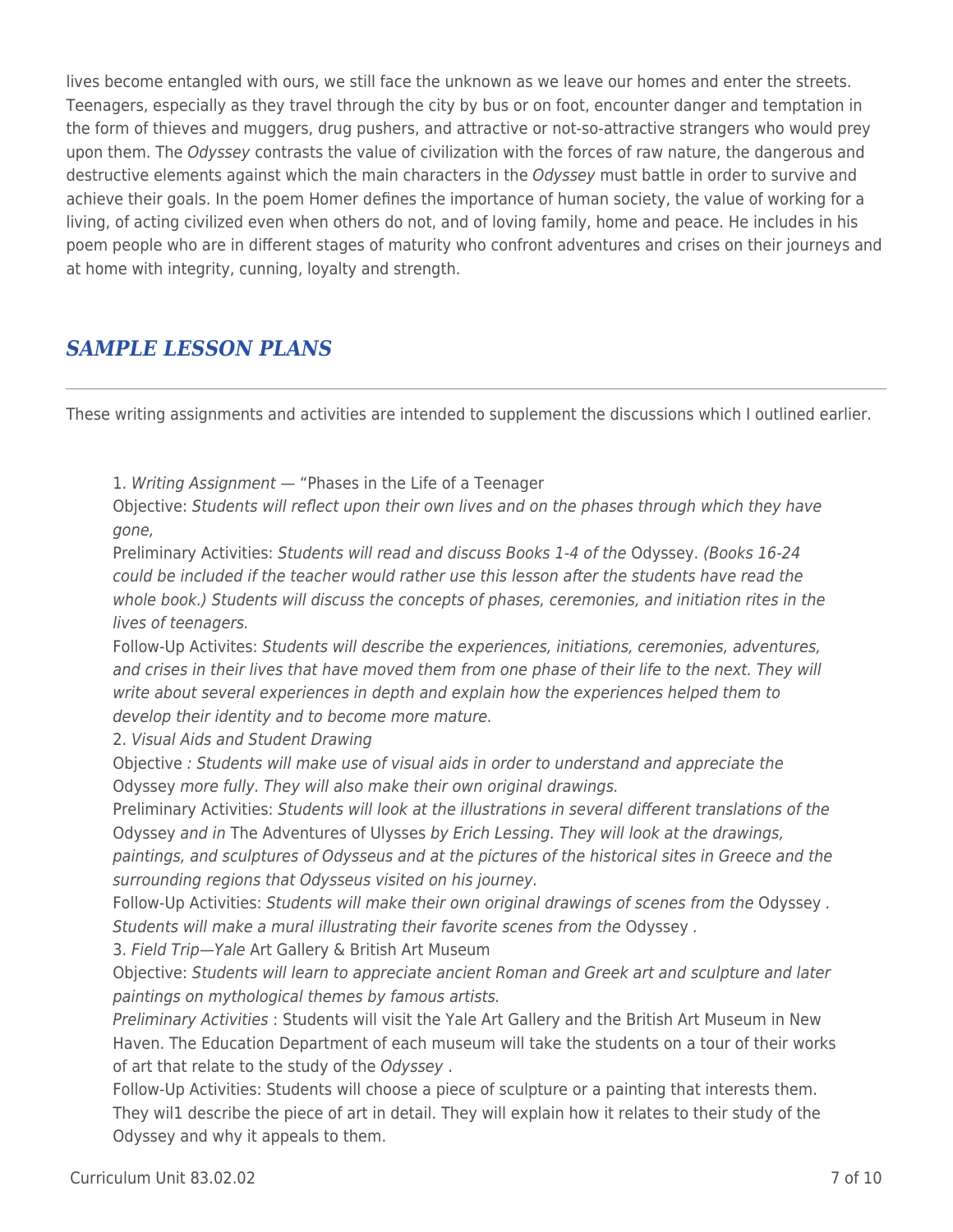### 4. Role-Playing

Objective : Students will experience the Odyssey by putting themselves in the place of one of the characters and dramatizing thepart.

Preliminary Activities : Each student will participate in impromptu acting. The student will be given index cards on which a short scene from the Odyssey is described. He or she will have one or two minutes in which to decide how to act out the scene. The sudent will choose another member of the class to participate if there is a need for a second character. The scene will be acted out in front of the class

Follow-Up Activities: Each student will choose a character from the Odyssey and compose a speech that the character could have made during one of the scenes from the story. The student will practice the scene at home and recite it in class. Some teachers might want to have the students write a script based on scenes from the Odyssey and rehearse and perform a dramatic production .

5. Final Project—Writing Assignment — "An Odyssey"

Objective: Students will reflect upon their own past, present, and future. They will consider their 1ives as an odyssey and write an odyssey of their life.

Preliminary Activities : Students will interview people out of their past and present: for example, parents, friends, and teachers. Students will note down on index cards important experiences in their lives which have affected their lives in a significant way. They will also write down on index cards important experiences that they think will happen to them or that they wish or fear would happen to them. They should consider how their past and present experiences have affected their sense of identity and their maturity. They should also consider how their future experiences might affect these qualities.

Follow-Up Activity: Students will write an odyssey of their own lives using the index cards and any other useful materials and information that they select.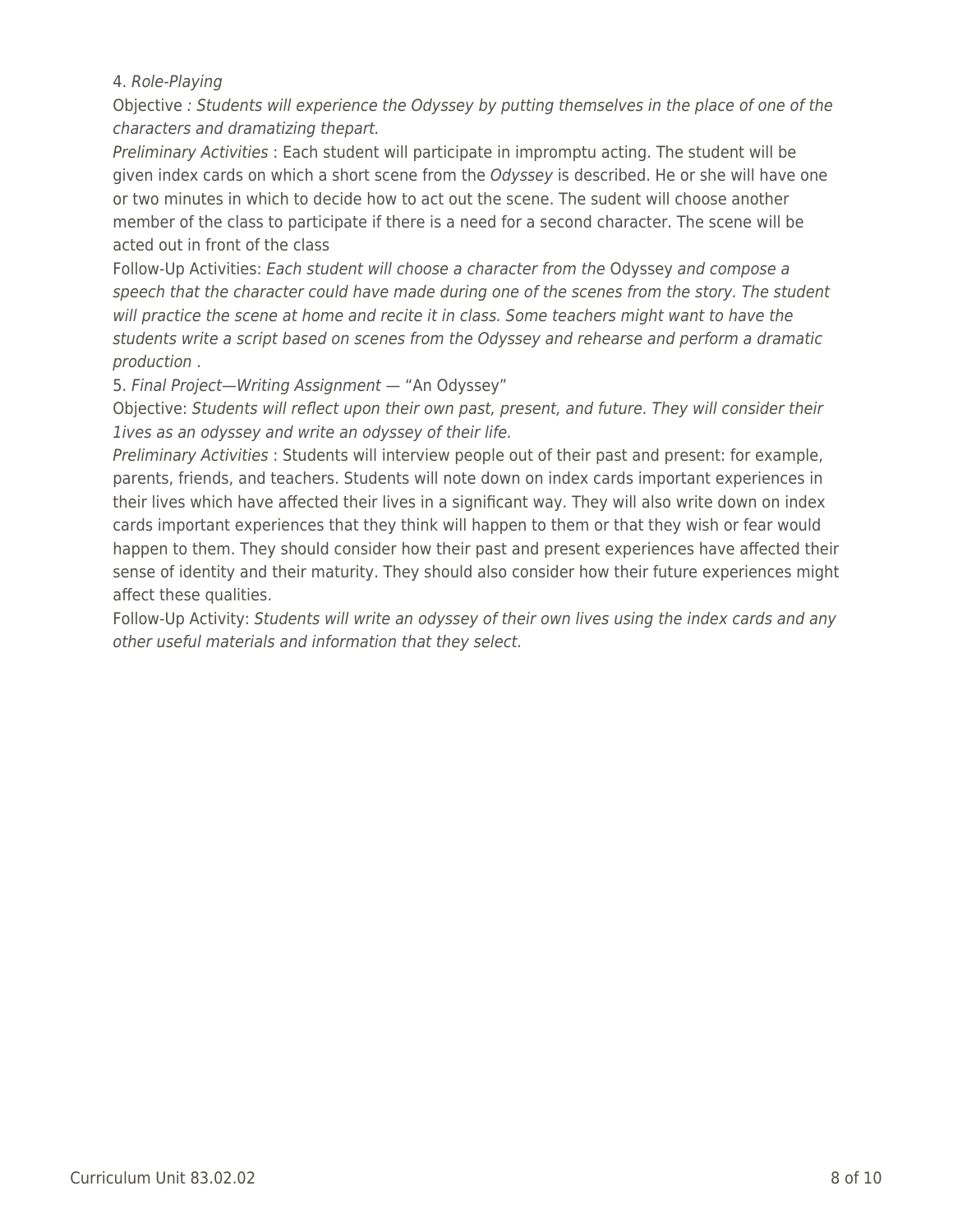### **NOTES**

1 Robert Fitzgerald, trans., The Odyssey of Homer, by Homer (Garden City, New York: Double Day & Co., Inc., 1963), p. 5

2 Fitzgerald, p. 41.

3 Bernard Lievegood, Phases , trans. H. S. Lake (London: Rudolf Steiner Press, 1979), p. 56.

4 Lievegood, p. 65.

5 Charles W. Eckert, "Initiatory Motifs in the Story of Telemachus," Twentieth Century Interpretations of the Odyssey, ed. Howard W. Clarke (N. J.: Prentice-Hall, Inc., 1983), p. 38.

6 Eckert, pp. 38-51.

7 Lievegood, p. 84.

8 George E. Dimock, Jr., "The Name of Odysseus," Essays on the Odyssey, ed. Charles H. Taylor, Jr. (Bloomington, Indiana: University Press, 1963), p. 59.

### **BIBLIOGRAPHY FOR TEACHERS**

Dimock, George E. Jr., "The Name of Odysseus. " In Essays on the Odyssey . Ed. Charles H. Taylor, Jr. Bloomington, Indiana: University Press. 1963. A book of essays which give modern critical interpretations of the poem.

Eckert, Charles W., "Initiatory Motifs in the Story of Telemachus. " In Twentieth Century Interpretations of the Odyssey . Ed. Howard W. Clarke. Englewood Cliffs, N. J.: Prentice Hall, Inc., 1983. Also a book of essays with modern critical interpretations of the poem. Recently published.

Finley, John H. Jr., Homer's Odyssey. Cambridge, Massachusetts: Harvard University Press. 1978. A book which describes and analyzes in detail the story and the characters of Homer's Odyssey .

Fitzgerald, Robert. trans. The Odyssey of Homer . By Homer. Garden City, New York: Anchor Books, Double Day & Company, Inc., 1963. A lively, lucid translation of the Odyssey. Highly recommended by William G. Thalman, Yale Associate Professor of Classics, leader of the seminar on Greek and Roman Mythology .

Griffin, Jasper. Homer on Life and Death. New York: Oxford University Press, 1980. A discussion of the Iliad and the Odyssey as products of the imagination of one person (Homer) who had a unique vision of the world, of the heroic concept, and of life and death.

Lievegood, Bernard. Phases . trans. H. S. Lake. London: Rudolf Steiner Press, 1979. Ancient and modern views of human development in the context of an anthroposophical view of man, written by a Dutch psychiatrist.

 $C$ urriculum Unit 83.02.02 9 of 10